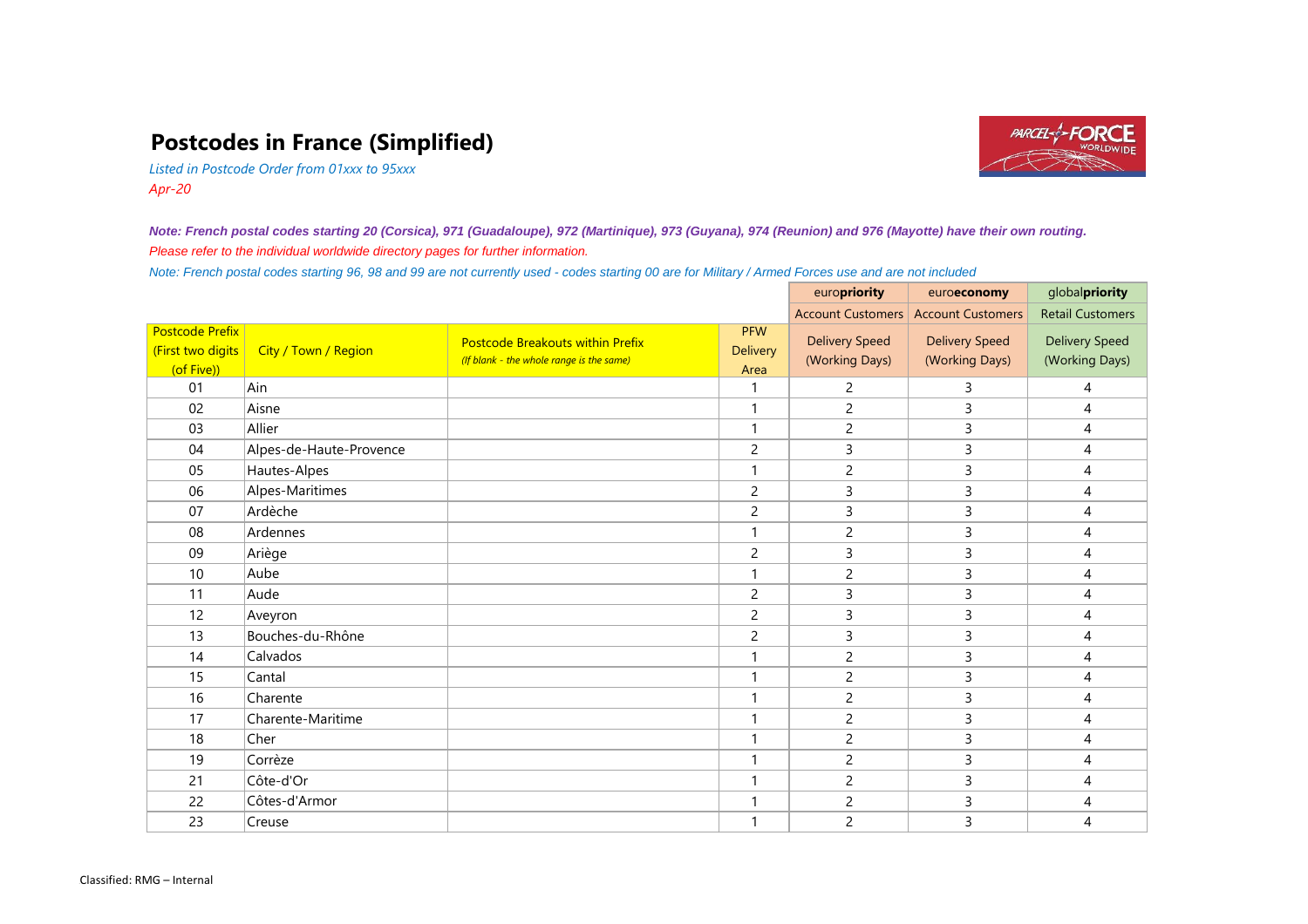|                                                           |                      |                                                                                     |                                       | europriority                            | euroeconomy                             | globalpriority                          |
|-----------------------------------------------------------|----------------------|-------------------------------------------------------------------------------------|---------------------------------------|-----------------------------------------|-----------------------------------------|-----------------------------------------|
|                                                           |                      |                                                                                     |                                       | <b>Account Customers</b>                | <b>Account Customers</b>                | <b>Retail Customers</b>                 |
| <b>Postcode Prefix</b><br>(First two digits<br>(of Five)) | City / Town / Region | <b>Postcode Breakouts within Prefix</b><br>(If blank - the whole range is the same) | <b>PFW</b><br><b>Delivery</b><br>Area | <b>Delivery Speed</b><br>(Working Days) | <b>Delivery Speed</b><br>(Working Days) | <b>Delivery Speed</b><br>(Working Days) |
| 24                                                        | Dordogne             |                                                                                     |                                       | $\overline{2}$                          | 3                                       | 4                                       |
| 25                                                        | Doubs                |                                                                                     | 1                                     | $\overline{2}$                          | 3                                       | $\overline{4}$                          |
| 26                                                        | Drôme                |                                                                                     | $\overline{c}$                        | $\mathsf{3}$                            | 3                                       | $\overline{4}$                          |
| 27                                                        | Eure                 |                                                                                     |                                       | $\overline{2}$                          | 3                                       | 4                                       |
| 28                                                        | Eure-et-Loir         |                                                                                     | 1                                     | $\overline{c}$                          | 3                                       | 4                                       |
| 29                                                        | Finistère            |                                                                                     | $\overline{2}$                        | $\mathsf{3}$                            | 3                                       | 4                                       |
| 30                                                        | Gard                 |                                                                                     | $\overline{2}$                        | 3                                       | 3                                       | $\overline{4}$                          |
| 31                                                        | Haute-Garonne        |                                                                                     | $\overline{2}$                        | 3                                       | 3                                       | 4                                       |
| 32                                                        | Gers                 |                                                                                     | $\overline{2}$                        | $\mathsf{3}$                            | 3                                       | 4                                       |
| 33                                                        | Gironde              |                                                                                     | $\overline{2}$                        | 3                                       | 3                                       | $\overline{4}$                          |
| 34                                                        | Hérault              |                                                                                     | $\overline{c}$                        | 3                                       | 3                                       | $\overline{4}$                          |
| 35                                                        | Ille-et-Vilaine      |                                                                                     | 1                                     | $\overline{2}$                          | 3                                       | 4                                       |
| 36                                                        | Indre                |                                                                                     | 1                                     | $\overline{2}$                          | 3                                       | 4                                       |
| 37                                                        | Indre-et-Loire       |                                                                                     |                                       | $\overline{c}$                          | 3                                       | 4                                       |
| 38                                                        | Isère                |                                                                                     |                                       | $\overline{2}$                          | 3                                       | $\overline{4}$                          |
| 39                                                        | Jura                 |                                                                                     | 1                                     | $\overline{2}$                          | 3                                       | 4                                       |
| 40                                                        | Landes               |                                                                                     | $\overline{2}$                        | $\mathsf{3}$                            | 3                                       | $\overline{4}$                          |
| 41                                                        | Loir-et-Cher         |                                                                                     | 1                                     | $\overline{c}$                          | 3                                       | 4                                       |
| 42                                                        | Loire                |                                                                                     |                                       | $\overline{c}$                          | 3                                       | 4                                       |
| 43                                                        | Haute-Loire          |                                                                                     | 1                                     | $\overline{2}$                          | 3                                       | 4                                       |
| 44                                                        | Loire-Atlantique     |                                                                                     | 1                                     | $\overline{c}$                          | 3                                       | 4                                       |
| 45                                                        | Loiret               |                                                                                     |                                       | $\overline{2}$                          | 3                                       | 4                                       |
| 46                                                        | Lot                  |                                                                                     |                                       | $\overline{2}$                          | 3                                       | 4                                       |
| 47                                                        | Lot-et-Garonne       |                                                                                     | $\overline{2}$                        | $\mathsf{3}$                            | 3                                       | $\overline{4}$                          |
| 48                                                        | Lozère               |                                                                                     | $\overline{2}$                        | $\mathsf{3}$                            | $\overline{3}$                          | $\overline{4}$                          |
| 49                                                        | Maine-et-Loire       |                                                                                     |                                       | $\overline{2}$                          | 3                                       | $\overline{4}$                          |
| 50                                                        | Manche               |                                                                                     |                                       | $\overline{2}$                          | 3                                       | 4                                       |
| 51                                                        | Marne                |                                                                                     | $\mathbf{1}$                          | $\overline{2}$                          | 3                                       | 4                                       |
| 52                                                        | Haute-Marne          |                                                                                     |                                       | $\overline{2}$                          | 3                                       | 4                                       |
| 53                                                        | Mayenne              |                                                                                     |                                       | $\overline{2}$                          | 3                                       | 4                                       |
| 54                                                        | Meurthe-et-Moselle   |                                                                                     | $\mathbf{1}$                          | $\overline{2}$                          | $\overline{3}$                          | $\overline{4}$                          |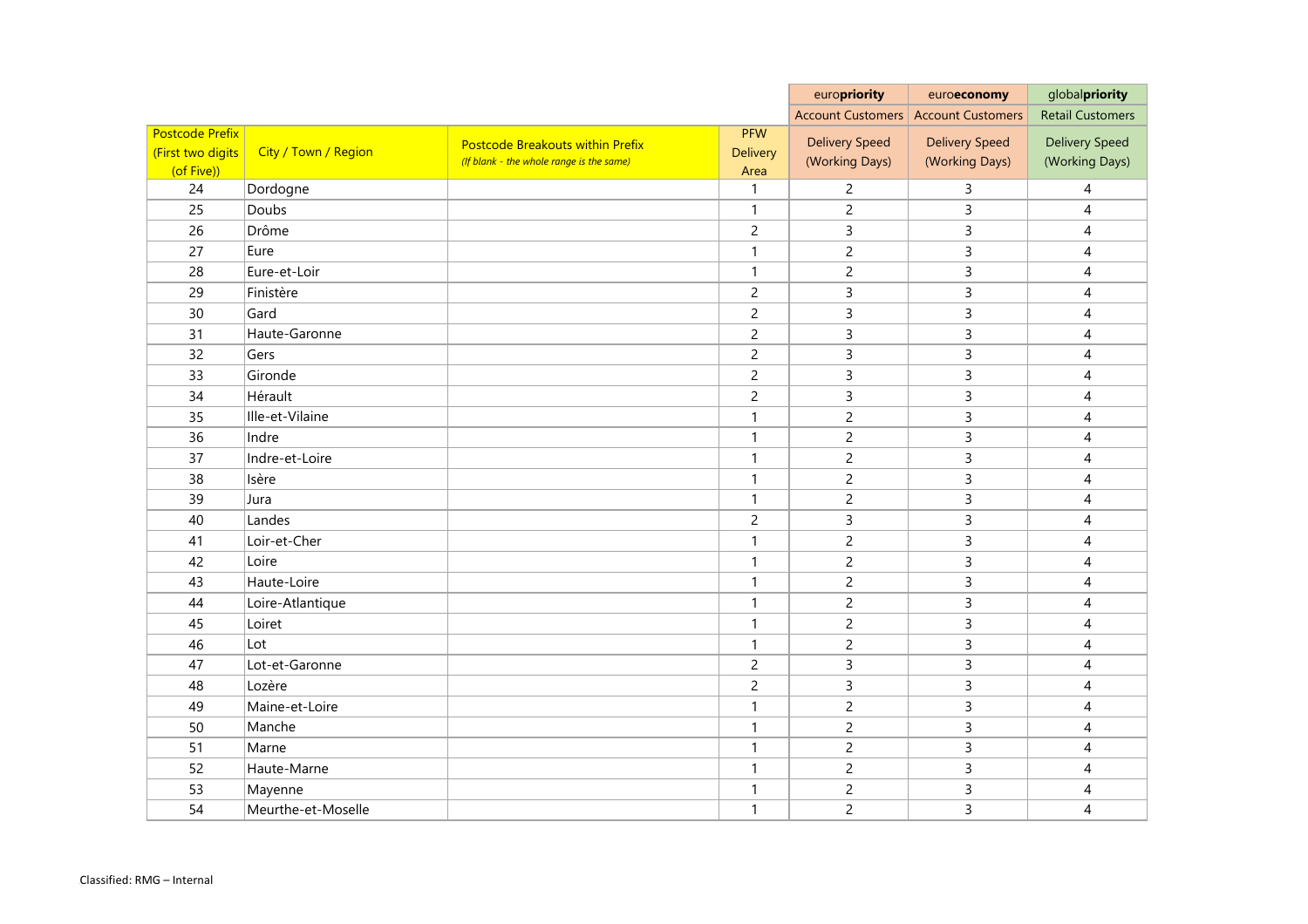|                        |                      |                                          |                 | europriority                     | euroeconomy              | globalpriority          |
|------------------------|----------------------|------------------------------------------|-----------------|----------------------------------|--------------------------|-------------------------|
|                        |                      |                                          |                 | <b>Account Customers</b>         | <b>Account Customers</b> | <b>Retail Customers</b> |
| <b>Postcode Prefix</b> |                      | <b>Postcode Breakouts within Prefix</b>  | <b>PFW</b>      | <b>Delivery Speed</b>            | <b>Delivery Speed</b>    | <b>Delivery Speed</b>   |
| (First two digits      | City / Town / Region | (If blank - the whole range is the same) | <b>Delivery</b> | (Working Days)                   | (Working Days)           | (Working Days)          |
| (of Five))<br>55       | Meuse                |                                          | Area<br>1       |                                  |                          |                         |
| 56                     | Morbihan             |                                          | 1               | $\overline{c}$<br>$\overline{c}$ | 3<br>3                   | 4                       |
| 57                     | Moselle              |                                          | 1               | $\overline{c}$                   | 3                        | 4                       |
| 58                     | Nièvre               |                                          | 1               |                                  | $\mathsf{3}$             | 4                       |
| 59                     | Nord                 |                                          | 1               | $\overline{c}$<br>$\overline{c}$ | 3                        | 4                       |
| 60                     | Oise                 |                                          | 1               |                                  | 3                        | 4                       |
| 61                     | Orne                 |                                          | 1               | $\overline{c}$                   | 3                        | 4                       |
| 62                     | Pas-de-Calais        |                                          | $\mathbf{1}$    | $\overline{c}$<br>$\overline{c}$ | 3                        | 4<br>4                  |
| 63                     | Puy-de-Dôme          |                                          | $\mathbf{1}$    | $\overline{c}$                   | $\mathsf 3$              | 4                       |
| 64                     | Pyrénées-Atlantiques |                                          | $\overline{c}$  | 3                                | 3                        | 4                       |
| 65                     | Hautes-Pyrénées      |                                          | $\overline{c}$  | 3                                | 3                        | 4                       |
| 66                     | Pyrénées-Orientales  |                                          | $\overline{c}$  | 3                                | $\mathsf{3}$             | 4                       |
| 67                     | Bas-Rhin             |                                          | 1               | $\overline{c}$                   | 3                        | 4                       |
| 68                     | Haut-Rhin            |                                          | 1               | $\overline{c}$                   | 3                        | 4                       |
| 69                     | Rhône                |                                          | 1               | $\overline{c}$                   | $\mathsf{3}$             | 4                       |
| 70                     | Haute-Saône          |                                          | $\mathbf{1}$    | $\overline{c}$                   | 3                        | 4                       |
| 71                     | Saône-et-Loire       |                                          | 1               | $\overline{c}$                   | 3                        | 4                       |
| 72                     | Sarthe               |                                          | 1               | $\overline{c}$                   | 3                        | 4                       |
| 73                     | Savoie               |                                          | 1               | $\overline{c}$                   | 3                        | 4                       |
| 74                     | Haute-Savoie         |                                          | $\mathbf{1}$    | $\overline{2}$                   | $\mathsf 3$              | 4                       |
| 75                     | Paris                |                                          | 1               | $\overline{c}$                   | 3                        | 4                       |
| 76                     | Seine-Maritime       |                                          | 1               | $\overline{2}$                   | 3                        | 4                       |
| 77                     | Seine-et-Marne       |                                          | -1              | $\overline{c}$                   | 3                        | 4                       |
| 78                     | Yvelines             |                                          | $\mathbf{1}$    | $\overline{2}$                   | 3                        | 4                       |
| 79                     | Deux-Sèvres          |                                          | $\mathbf{1}$    | $\overline{2}$                   | 3                        | $\overline{4}$          |
| 80                     | Somme                |                                          | $\mathbf{1}$    | $\overline{2}$                   | 3                        | $\overline{4}$          |
| 81                     | Tarn                 |                                          | $\overline{c}$  | $\mathsf{3}$                     | 3                        | $\overline{4}$          |
| 82                     | Tarn-et-Garonne      |                                          | $\overline{2}$  | $\mathsf{3}$                     | 3                        | 4                       |
| 83                     | Var                  |                                          | $\overline{c}$  | $\mathsf{3}$                     | 3                        | 4                       |
| 84                     | Vaucluse             |                                          | $\overline{2}$  | $\mathbf{3}$                     | $\mathsf{3}$             | $\overline{4}$          |
|                        | Vendée               |                                          | $\mathbf{1}$    |                                  | 3                        |                         |
| 85                     |                      |                                          |                 | $\overline{2}$                   |                          | 4                       |